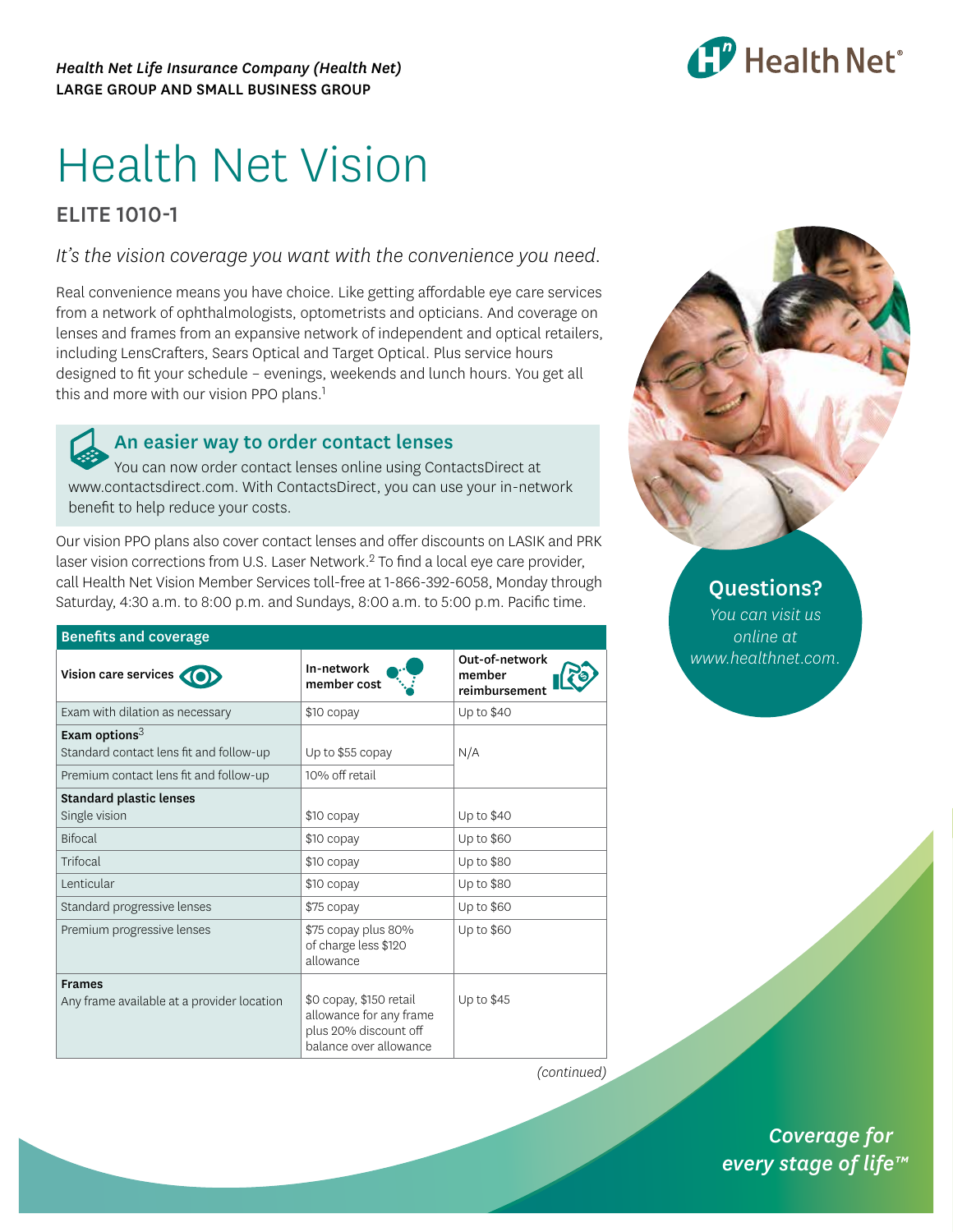| <b>Benefits and coverage</b>                    |                                                               |                                           |  |
|-------------------------------------------------|---------------------------------------------------------------|-------------------------------------------|--|
| Vision care services                            | In-network<br>member cost                                     | Out-of-network<br>member<br>reimbursement |  |
| Lens options $^3$                               |                                                               |                                           |  |
| UV coating                                      | \$15 copay                                                    |                                           |  |
| Tint (solid and gradient)                       | \$15 copay                                                    |                                           |  |
| Standard scratch-resistant                      | \$15 copay                                                    | N/A                                       |  |
| Standard polycarbonate                          | \$40 copay                                                    |                                           |  |
| Standard anti-reflective                        | \$45 copay                                                    |                                           |  |
| Other add-ons and services                      | 20% discount                                                  |                                           |  |
| <b>Contact lenses</b> (includes materials only) | \$120 allowance                                               | N/A                                       |  |
| Conventional                                    | \$0 copay, plus 15%<br>discount off balance<br>over allowance | Up to \$105                               |  |
| Disposables                                     | \$0 copay, plus balance<br>over allowance                     | Up to \$105                               |  |
| Medically necessary                             | \$0 copay                                                     | Up to \$210                               |  |
| Laser vision correction $2$                     |                                                               |                                           |  |
| LASIK or PRK from U.S. Laser Network            | 15% off retail price or 5%<br>off promotional price           | N/A                                       |  |
| Frequency                                       |                                                               |                                           |  |
| Examination                                     | Once every 12 months                                          |                                           |  |
| Lenses or contact lenses                        | Once every 12 months                                          |                                           |  |
| <b>Frames</b>                                   | Once every 12 months                                          |                                           |  |

Note: This is only a summary of your benefits. Please refer to your Certificate of Insurance for terms and conditions of coverage including which services are limited or excluded from coverage.

1Health Net Vision plans are underwritten by Health Net Life Insurance Company and serviced by Envolve Vision Inc. and EyeMed Vision Care, LLC. Discounts on vision care services and products are made available by EyeMed. EyeMed is not affiliated with Health Net Life Insurance Company. Obligations of EyeMed are not the obligations of or guaranteed by Health Net Life Insurance Company.

2Insureds receive a 15 percent discount off the retail price or 5 percent off the promotional price of LASIK or PRK laser vision correction procedures. LASIK and PRK correction procedures are provided by U.S. Laser Network, owned by LCA-Vision. Insureds must first call 1-877-5LASER6 for the nearest facility and to receive authorization for the discount.

3Please note: Discounts are not insured benefits. Insureds will receive a 20 percent discount on the remaining balance beyond plan coverage at participating providers, which may not be combined with any other discounts or promotional offers, and the discount does not apply to provider's professional services or to contact lenses. Retail prices may vary by location.

 Discounts do not apply for benefits provided by other group benefit plans. Allowances are one-time-use benefits; no remaining balance. Lost or broken materials are not covered.

Limitations and exclusions apply; please refer to the Certificate of Insurance for terms and conditions of coverage.

Health Net Life Insurance Company is a subsidiary of Health Net, LLC. Health Net is a registered service mark of Health Net, LLC. All other identified trademarks/service marks remain the property of their respective companies. All rights reserved.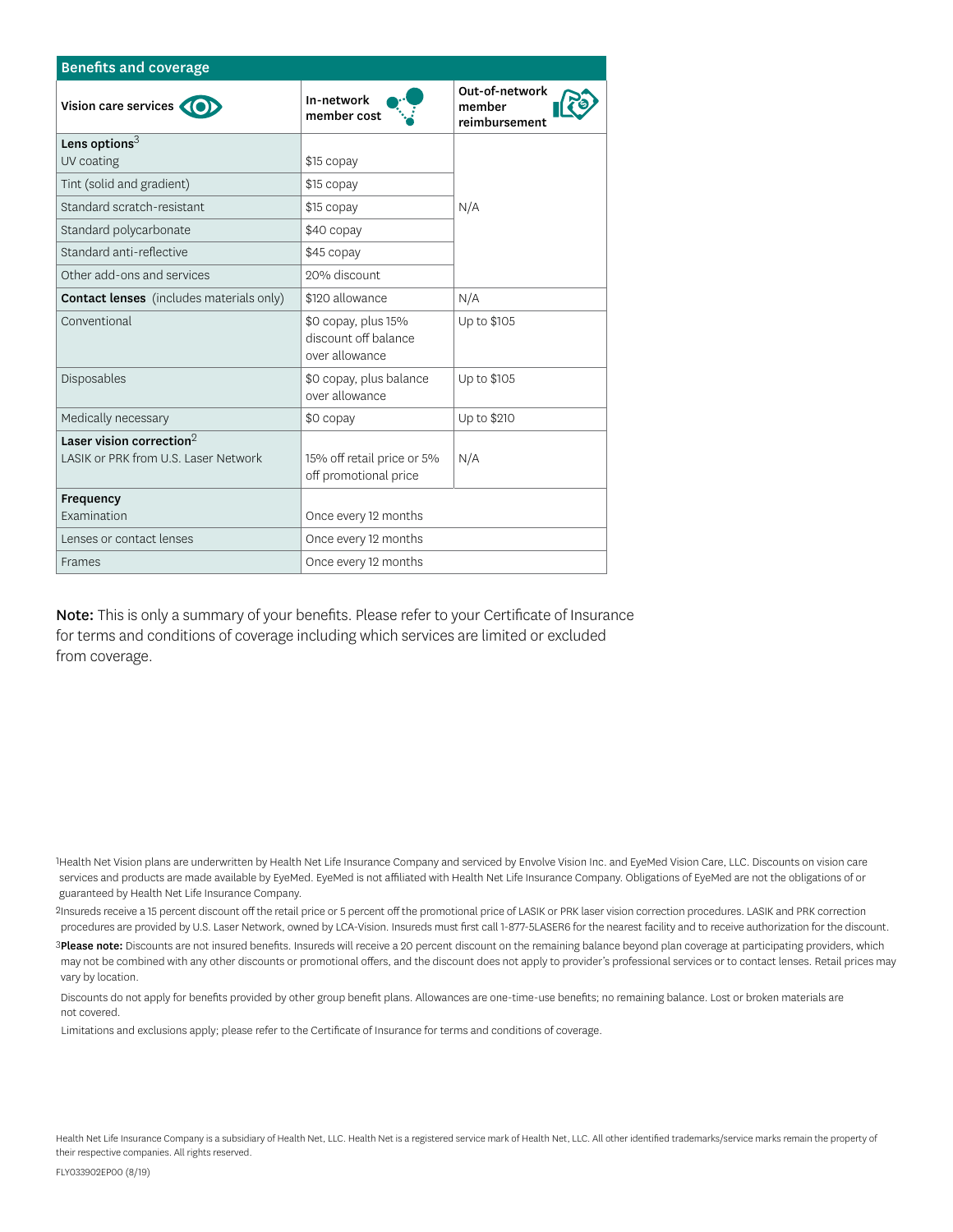Health Net Life Insurance Company (Health Net) complies with applicable federal civil rights laws and do not discriminate, exclude people or treat them differently on the basis of race, color, national origin, ancestry, religion, marital status, gender, gender identity, sexual orientation, age, disability, or sex.

Health Net:

- Provides free aids and services to people with disabilities to communicate effectively with us, such as qualified sign language interpreters and written information in other formats (large print, accessible electronic formats, other formats).
- Provides free language services to people whose primary language is not English, such as qualified interpreters and information written in other languages.

If you need these services, contact Health Net's Customer Contact Center at **1-800-522-0088 (TTY: 711)**

If you believe that Health Net has failed to provide these services or discriminated in another way, you can file a grievance by calling the number above and telling them you need help filing a grievance; Health Net's Customer Contact Center is available to help you. You can also file a grievance by mail, fax or online at:

Health Net Life Insurance Company Appeals & Grievances PO Box 10348

Van Nuys, CA 91410-0348

Fax: 1-877-831-6019

Email: Member.Discrimination[.Complaints@healthnet.com \(](mailto:Complaints@healthnet.com)Covered Persons) or Non-Member.Discrimination.[Complaints@healthnet.com](mailto:Complaints@healthnet.com)  (Applicants)

You may submit a complaint by calling the California Department of Insurance at 1-800-927-4357 or online at [https://www.insurance.](https://www.insurance.ca.gov/01-consumers/101-help/index.cfm) [ca.gov/01-consumers/101-help/index.cfm.](https://www.insurance.ca.gov/01-consumers/101-help/index.cfm) If you believe you have been discriminated against because of race, color, national origin, age, disability, or sex, you can also file a civil rights complaint with the U.S. Department of Health and Human Services, Office for Civil Rights (OCR), electronically through the OCR Complaint Portal, at [https://ocrportal.hhs.gov/ocr/portal/lobby.jsf,](https://ocrportal.hhs.gov/ocr/portal/lobby.jsf) or by mail or phone at: U.S. Department of Health and Human Services, 200 Independence Avenue SW, Room 509F, HHH Building, Washington, DC 20201, 1-800-368-1019 (TDD: 1-800-537-7697).

Complaint forms are available a[t http://www.hhs.gov/ocr/office/file/index.html.](http://www.hhs.gov/ocr/office/file/index.html)

#### **English**

No Cost Language Services. You can get an interpreter. You can get documents read to you and some sent to you in your language. For help, call us at the number listed on your ID card or call 1-866-392-6058 (TTY: 711).

#### **Arabic**

```
خدمات اللغة مجانية. يمكنك الحصول على مترجم فوري. ويمكنك الحصول على وثائق مقروءة لك. للحصول على المساعدة، اتصل بنا على 
        الرقم الموجود على بطاقة الهوية، أو اتصل على مركز الاتصال التجاري (TTY: 711)      6058-392-6058 1-866
```
#### **Armenian**

Անվճար լեզվական ծառայություններ: Դուք կարող եք բանավոր թարգմանիչ ստանալ: Փաստաթղթերը կարող են կարդալ ձեզ համար: Օգնության համար զանգահարեք մեզ ձեր ID քարտի վրա նշված հեռախոսահամարով կամ զանգահարեք **1-866-392-6058** (TTY: 711).

#### **Chinese**

免費語言服務。您可使用口譯員。您可請人使用您的語言將文件內容唸給您聽,並請我們將有您 語言版本的部分文件寄給您。如需協助,請致電您會員卡上所列的電話號碼與我們聯絡,或致電 (TTY: 711)。 1-866-392-6058

#### **Hindi**

बिना लागत की भाषा सेवाएँ। आप एक दुभाषिया प्राप्त कर सकते हैं। आपको दस्तावेज पढ़ कर सुनाए जा सकते हैं। मदद के लिए, आपके आईडी कार्ड पर दिए गए सूचीबद्ध नंबर पर हमें कॉल करें, या (TTY: 711)। 1-866-392-6058

#### **Hmong**

Kev Pab Txhais Lus Dawb. Koj xav tau neeg txhais lus los tau. Koj xav tau neeg nyeem cov ntaub ntawv kom yog koj hom lus los tau. Xav tau kev pab, hu peb tau rau tus xov tooj ntawm koj daim npav los yog hu (TTY: 711). 1-866-392-6058

#### **Japanese**